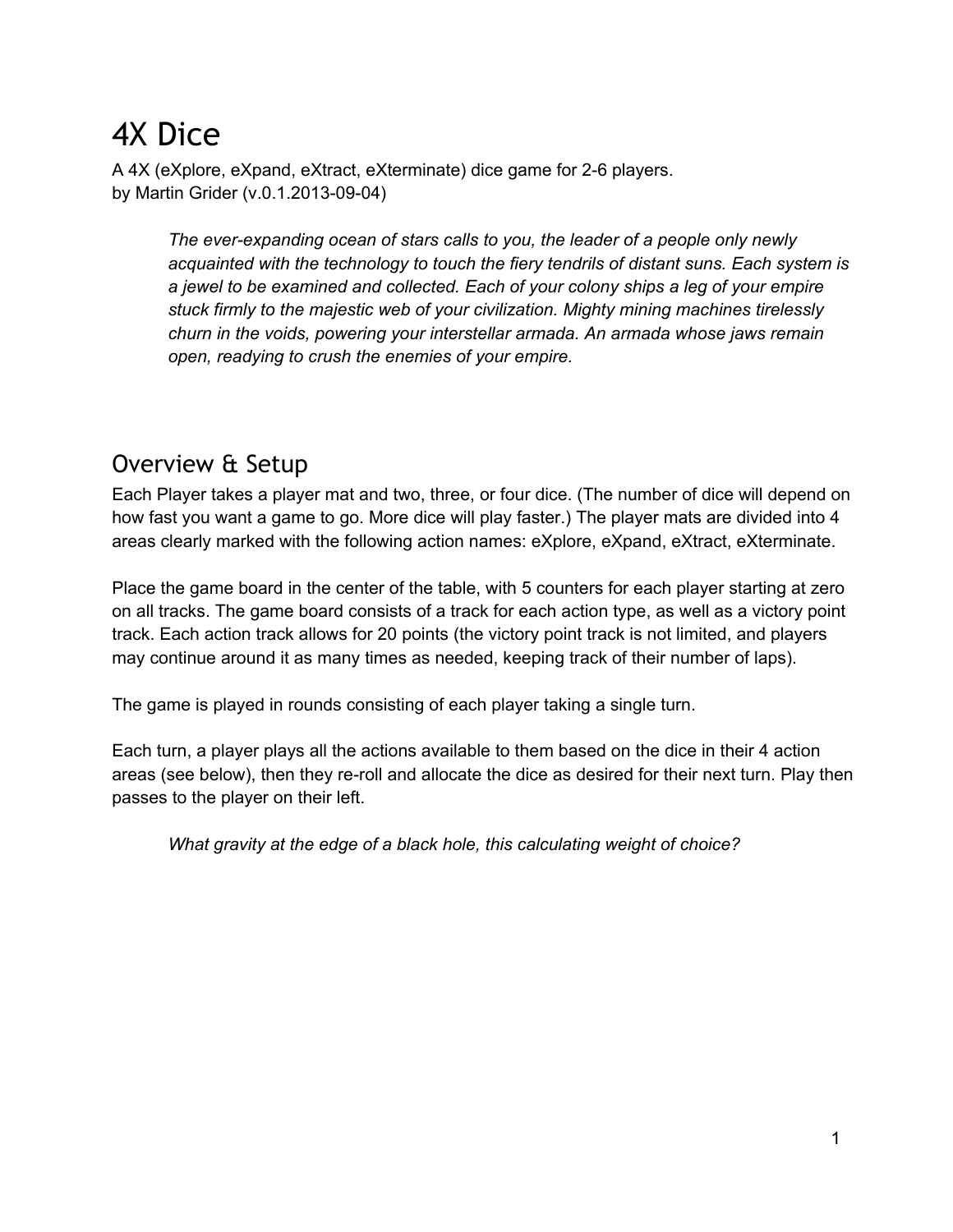#### Actions

 eXplore action: Move the eXplore counter forward a number of spaces equal to the number of ships shown on the dice in this area.

 eXpand action: Move the eXpand counter forward a number of spaces equal to the number of asteroids shown on the dice in this area, but not farther than the total on the eXplore counter. (You must eXplore before you can eXpand!)

 eXtract action: Move the victory point counter forward 2 spaces for each pair of a ship and an asteroid you have in this action area. You may do this no more times than the total number beneath your eXpand counter. Then move the eXtract counter forward 1 space.

 eXterminate action: For each ship shown in this area, you may change another player's die to show one less of either ships or asteroids. Each time you do this, move your eXterminate counter forward 1 space.

*From the narrow end of it, pressed against the ground glass, so too the stars appear to gaze back at us. Each of our actions is bare to the sky! We can do nothing without the heavens made aware of it. Ahhh, but at least our observers are limited by the speed of the sun's reflection.*

## Game End & Scoring

The game is over after the last player's turn in any round when a player has reached the last action space on any action track. Total the final scores by adding to the victory point track as follows:

- eXplore counters X 1 victory point
- eXpand counters X 3 victory points
- eXtract counters X 2 victory points
- eXterminate counter X 1 victory points

The player with the most victory points after adding these is the winner!

*When at last the star has eaten itself full, its stomach will distend. A nova ensues. No army may escape it except through the strategy of observation, the foresight of science, the tactics of avoidance.*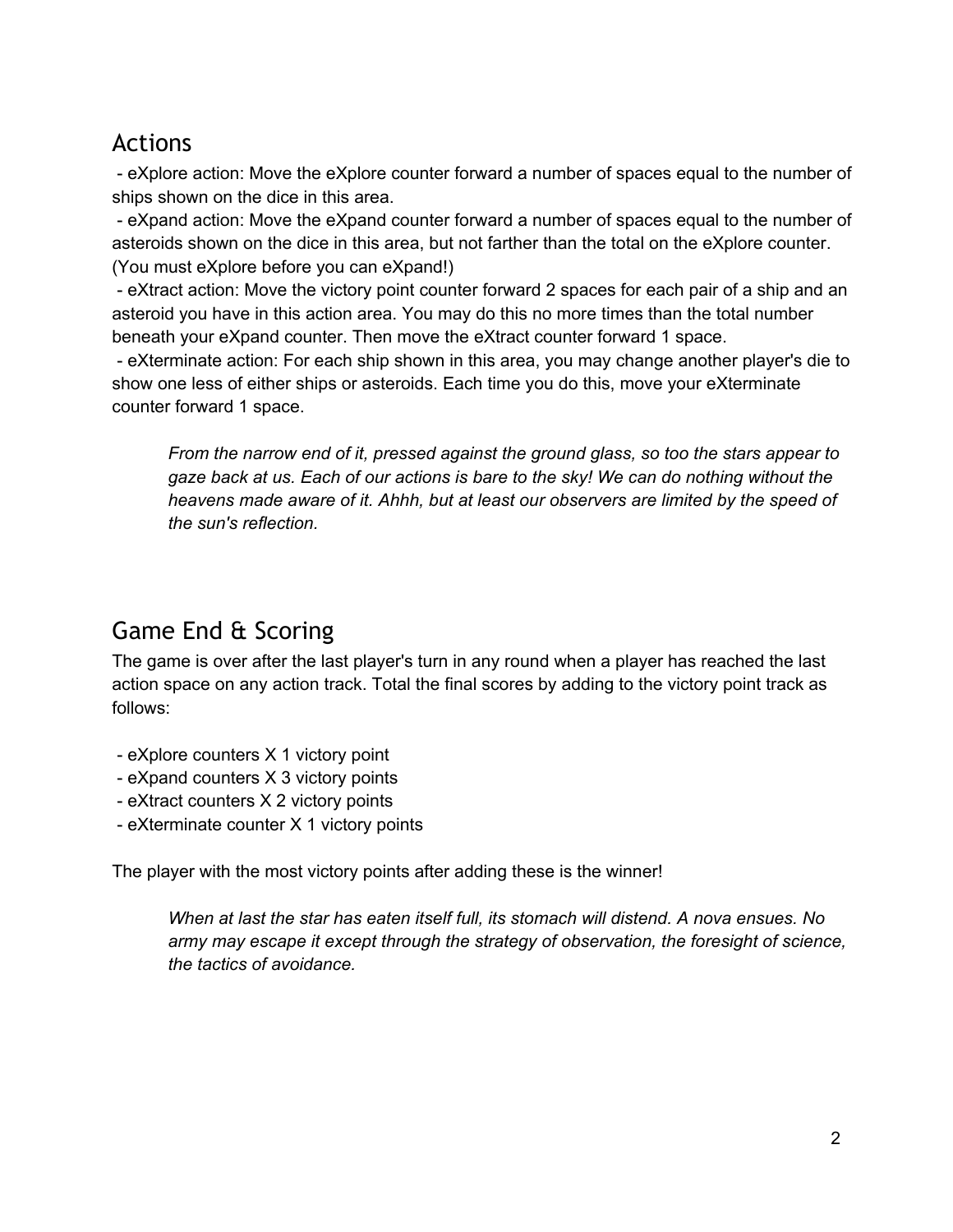## Player Mats

| eXplore | eXpand      |
|---------|-------------|
|         |             |
|         |             |
|         |             |
|         |             |
| eXtract | eXterminate |
|         |             |
|         |             |
|         |             |
|         |             |

| eXplore | eXpand      |
|---------|-------------|
|         |             |
|         |             |
|         |             |
|         |             |
| eXtract | eXterminate |
|         |             |
|         |             |
|         |             |
|         |             |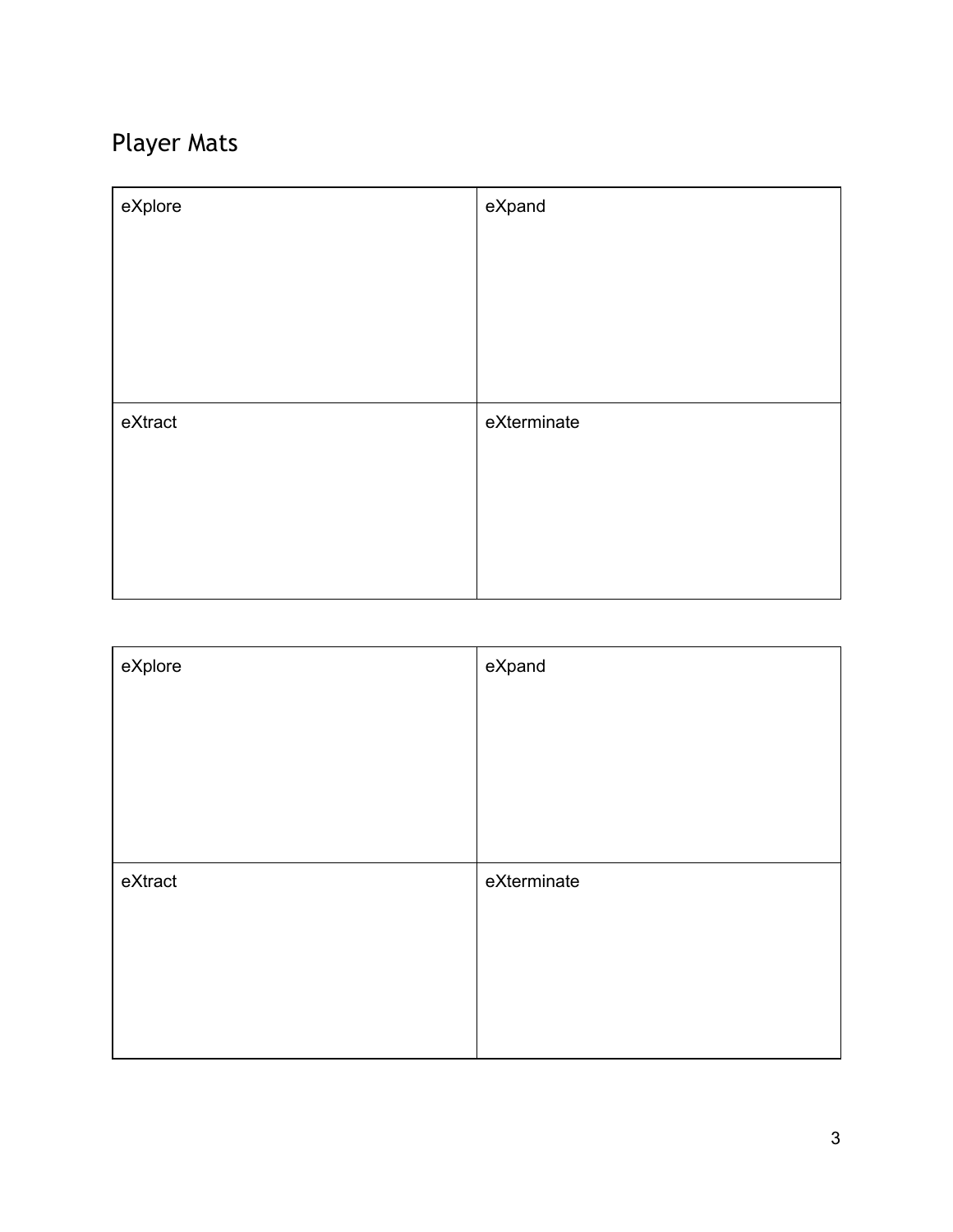### Game Board

| eXplore (x 1 at game end) |                               |  |  |  |    |  |  |  |  |    |  |  |  |    |  |    |
|---------------------------|-------------------------------|--|--|--|----|--|--|--|--|----|--|--|--|----|--|----|
| $\mathbf 0$               |                               |  |  |  | 5  |  |  |  |  | 10 |  |  |  | 15 |  | 19 |
|                           | eXpand (x 3 at game end)      |  |  |  |    |  |  |  |  |    |  |  |  |    |  |    |
| $\pmb{0}$                 |                               |  |  |  | 5  |  |  |  |  | 10 |  |  |  | 15 |  | 19 |
|                           | eXtract (x 2 at game end)     |  |  |  |    |  |  |  |  |    |  |  |  |    |  |    |
| $\pmb{0}$                 |                               |  |  |  | 5  |  |  |  |  | 10 |  |  |  | 15 |  | 19 |
|                           | eXterminate (x 1 at game end) |  |  |  |    |  |  |  |  |    |  |  |  |    |  |    |
| $\mathbf 0$               |                               |  |  |  | 5  |  |  |  |  | 10 |  |  |  | 15 |  | 19 |
|                           | <b>Victory Points</b>         |  |  |  |    |  |  |  |  |    |  |  |  |    |  |    |
| $\pmb{0}$                 |                               |  |  |  | 5  |  |  |  |  | 10 |  |  |  | 15 |  | 19 |
| 20                        |                               |  |  |  | 25 |  |  |  |  | 30 |  |  |  | 35 |  | 39 |
| 40                        |                               |  |  |  | 45 |  |  |  |  | 50 |  |  |  | 55 |  | 59 |
| 60                        |                               |  |  |  | 65 |  |  |  |  | 70 |  |  |  | 75 |  | 79 |
| 80                        |                               |  |  |  | 85 |  |  |  |  | 90 |  |  |  | 95 |  | 99 |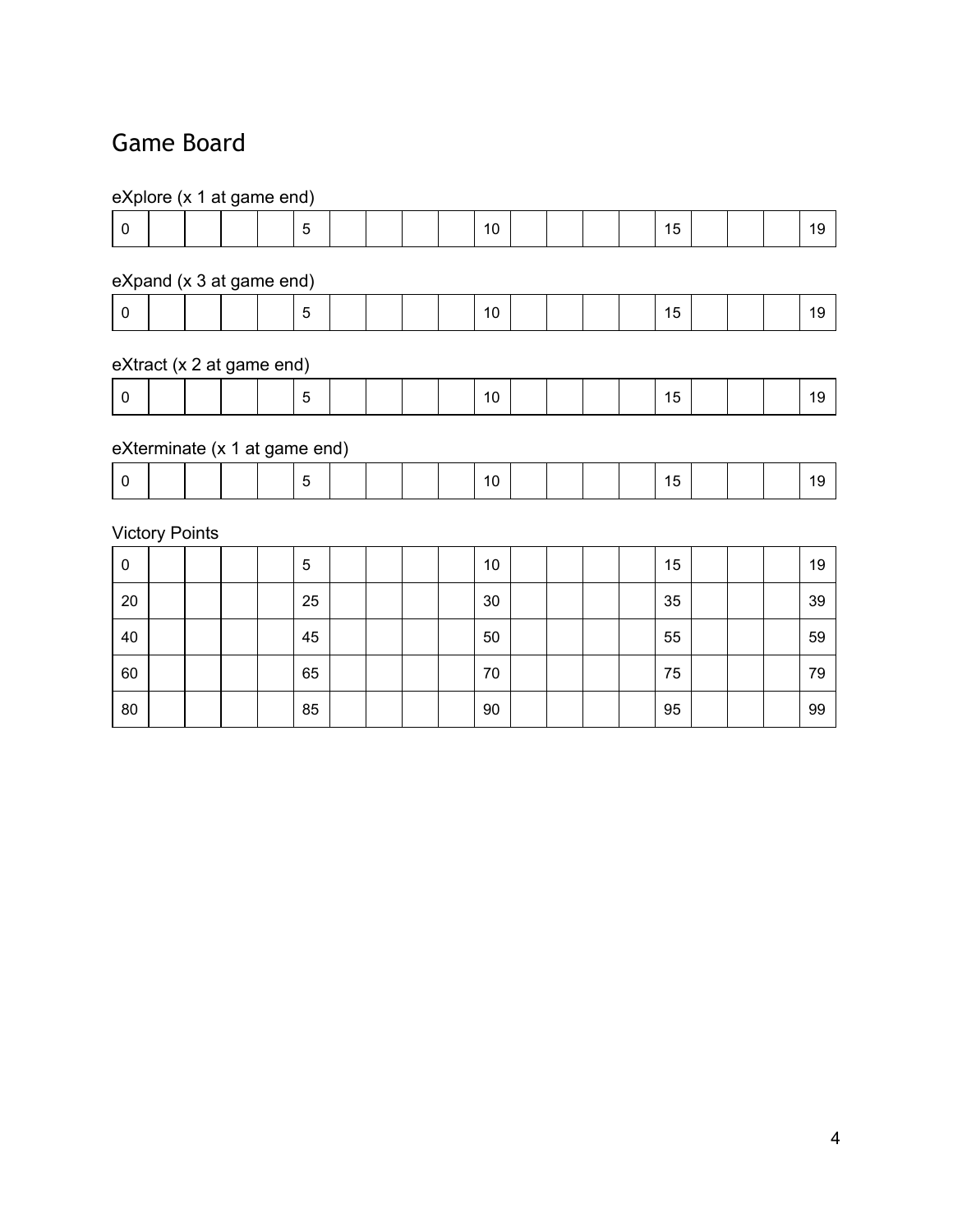Dice (1")



(print this page x the number of players)